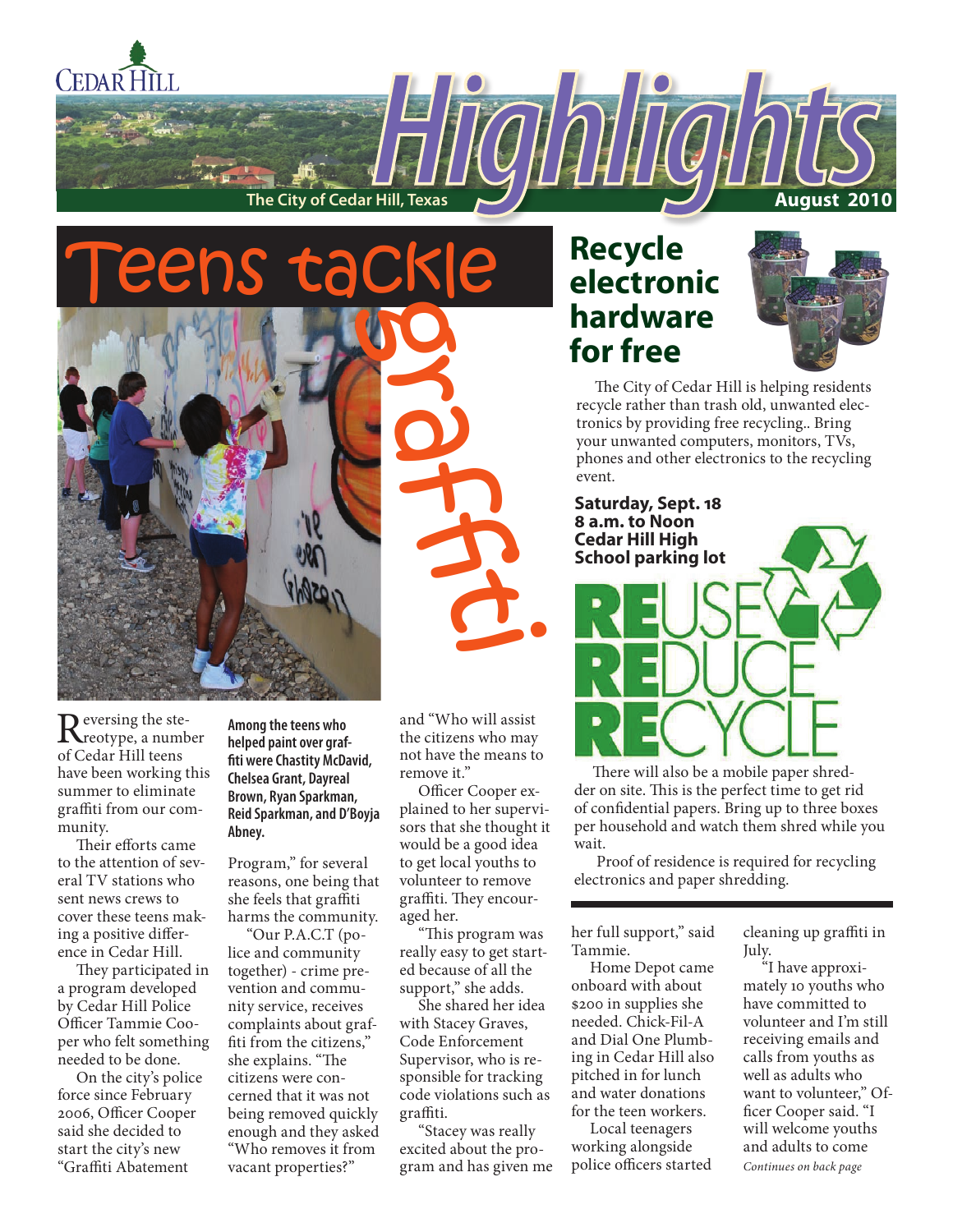# **Dr. Glenn Clark honored for long-term service to community**

It is a goal of the Ce-<br>dar Hill City Coundar Hill City Council to promote and recognize those individuals who epitomize



the qualities that make our community one of distinctive character in our constantly evolving world.

At the regular City Council meeting on July 13 they recognized the contributions of Dr. Glenn Clark.

For over 40 years Dr. Clark has been actively involved in the community, building his dentistry practice and providing service and leadership for civic organizations, business, education and charitiable institutions.

Dr. Clark's community service includes president of the Cedar Hill Independent School District Board of Trustees. He has been a member of the Cedar Hill Chamber

of Commerce for over 37 years, named "Man of the Year" by the Chamber in 1983, received the Golden Cedar Lifetime Achievement Award in 2007.

He has served as chairman of the Administration Council and Financial Committee of the First United Methodist Church of Cedar Hill, and is a member of the Cedar Hill Museum of History.

Dr. Clark and wife Alicia donated property to found Bridges Safehouse, a place of help for victims of domestic abuse and homeless pregnant

**Dr. Clark enjoys a special card presented by his grand children.**



**Dr. Glenn Clark waves to the audience at the City Council Meeting. Below left, Dr. Clark receives recognition from David Wilson for his contributions to the Chamber of Commerce.**

women in the area. Since the opening in 1998, Dr. Clark and donors have helped provide temporary housing and personal needs for over 600 homeless pregnant women and victims of domestic abuse as well as 300 babies.

According to the City Council's proclamation, the City of Cedar Hill takes pride in its distinctive smalltown character, where neighborly friendliness is common. "Dr. Clark is a living legend and example of the character that our City strives to retain and that many citizens admire and desire to emulate."





# **Country Day: Return to your roots Oct. 8-9**

For Texas settlers, fall signaled harvest time and festivals. Today we're less in tune with our agricultural heritage, but the Country Day on the Hill celebration in historical downtown Cedar Hill reintroduces us to our roots.

The 73rd annual cultural festival will begin at 9 am on Saturday, Oct. 9. Director Jimmie Ruth White, said "even though we are bursting at the seams, everyone loves the excitement and closeness of all who participate."

Events will include the Lions Club parade, FUMC Fun Run, Ashley's Children's Corner, Cedar Hill Church of Christ's "a Day in Old Jerusalem", Central Animal Clinic's Pet Show, Methodist Family Health Center "Princess Pageant", Best Southwest Princess Pageant, horseshoe tournament, Lions Club Fish Fry, Masonic Breakfast and blood drive.

Historic downtown will be filled with arts & crafts, food & produce vendors, Cedar Hill Museum display, Dr. Shelly Clark's kiddie train rides, CHFD clowns & fire safety house. The Main Stage will rock with professional bands and David's Seafood Hometown Talent Stage will showcase local entertainers. The Main Tent will feature Stacia's dancers, style shows, Indian dancers, Stringbini the Clown & Babe's Chicken Dinner entertainers.

**All public parking will be at the Cedar Hill High School parking lot with free rides on the Texas Trust Credit Union shuttle bus.**

#### **Old Settlers Reunion**

The "Old Settlers Reunion" kicks off on Friday afternoon, October 8. Bingo will be played from 3pm until 5 pm, beans and cornbread dinner & dessert provided by the Cotton Patch and Jessica's Garden Tearoom will be served from 5pm until 6 pm with the crowning of the "King/ Queen on the Hill" at 5:45pm. Ticket prices for the "Old Settlers Reunion" are Adult \$5 and Child \$3 and are sold at the door. The ticket proceeds benefit ELF & Friends, Cedar Hill Food Pantry and Bridges Safehouse.

Call 972.291.7582 for information and visit www.countrydayonthehill.org for updates.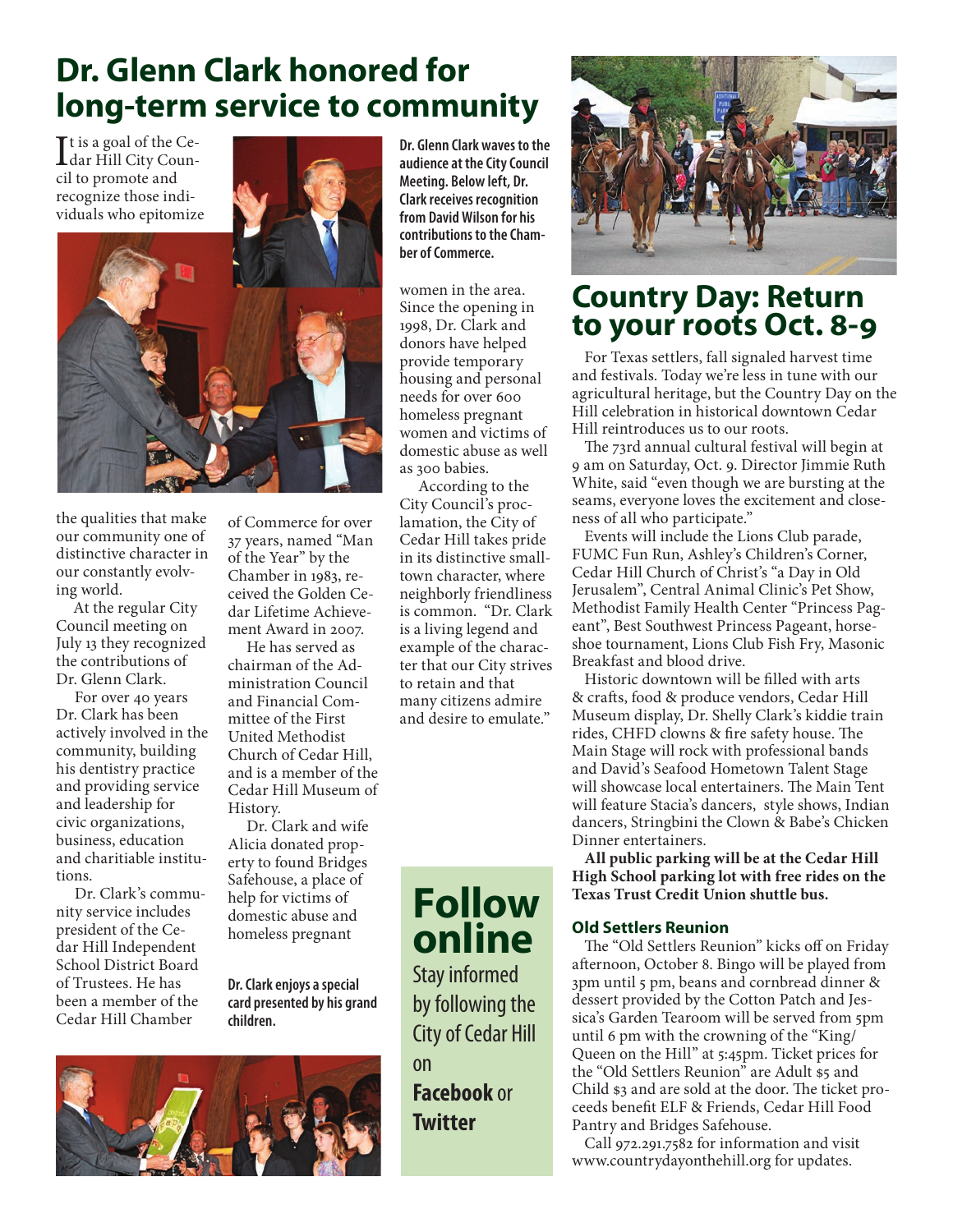# **Recycling is easy for everyone**

The City of Cedar Hill encourages recycling. Recycled materials are picked up citywide on Wednesdays. A recycling bin is provided to each new home when connecting water service. Additional bins are available for \$6 each at the Utility Billing window at the Government Center.

Recyclable materials include: newspapers magazines telephone books, household paper products junk mail cereal boxes cardboard aluminum steel/tin cans glass bottles #1 through #7 plastic bottles and containers (HDPE & PET). No sorting is necessary. Please place bins within 3 feet of the al-



ley or curb.

If you have more recycled material than will fit in your bin, or if you are concerned about materials blowing out, you may place recycling in clear trash bags.

Please DO NOT include the following items in your recycled material: motor oil cooking oil antifreeze brake fluid paint cans pesticide containers packaging materials contaminated with food or grease automotive batteries other hazardous materials



#### **No watering between 10 a.m. and 6 p.m. seven days a week from May 1 to Sept. 30**

From May 1 to September 30, outdoor watering is prohibited between the hours of 10 a.m. and 6 p.m. Fines for violators start at \$200 for the first offense.

The City requests no outside watering on Wednesdays, Saturdays and Sundays to allow the system to replenish supplies in the water storage tanks. There is a lot more information about Drought Response Stages on the City website at *tinyurl.com/ CHwater*.

Watch the home page of the City website *www.cedarhilltx.com* for drought response updates.

# Community Calendar

## August

## 22 Crawford Park Swimming Pool closes for the season

### 24 City Council Meeting

6 p.m. Briefing Session, public meeting 7 p.m. City Council meeting Government Center, Cedar Hill Room To view/print the upcoming agenda, visit www.cedarhilltx.com, click on "Agendas and Minutes" in the left column.

#### 26 Give Back to the Texas Rangers Baseball Club Night

7:05 p.m. Rangers Ballpark, Arlington For information, call 972.291.5132 x1

## September

#### 14 City Council Meeting

6 p.m. Briefing Session, public meeting 7 p.m. City Council meeting Government Center, Cedar Hill Room To view/print the upcoming agenda, visit www.cedarhilltx.com, click on "Agendas and Minutes" in the left column.

## 18 E-Waste Recycling and Paper Shredding

8 a.m. - Noon, High School Parking Lot A great, free, safe way to dispose of old electronic gear like computers, CD/ DVD players, cell phones, copy machines, fax machines, printers, satellite TV equipment, VCR's. There will also be a heavy-duty paper shredder. Visit http://tinyurl.com/CHewaste for more information.

#### 18-Oct. 23 Itty Bitty Basketball

9-10 a.m. Cedar Hill Recreation Center Ages 3-5. Fee \$55. Call 972.293.5288 for more information. **Also happening at the Rec Center:** Jazz Club for ages 8+, free. Ask for Juan Bragg at 972.293.5288. Zumba Toning, Ages 14+, \$20/month. Mon./Wed. 6-7 p.m. Call 972.293.5288 Belly Dancing, Ages 18+, \$40/month, Tues./Thurs 7:30-8:30 p.m. Call 972.293.5288.

## For the latest information on upcoming events, visit the City calendar on *www.cedarhilltx.com* Click on "View All" for more events.

For updated information, follow Cedar Hill at *twitter.com/cedarhilltx*

**To receive the latest emergency and priority information by phone or email, we encourage residents to sign up for Connect-CTY. Visit the City website at www.cedarhilltx.com, and under "Popular Links" click on "Sign up for Connect-CTY City Messages."**